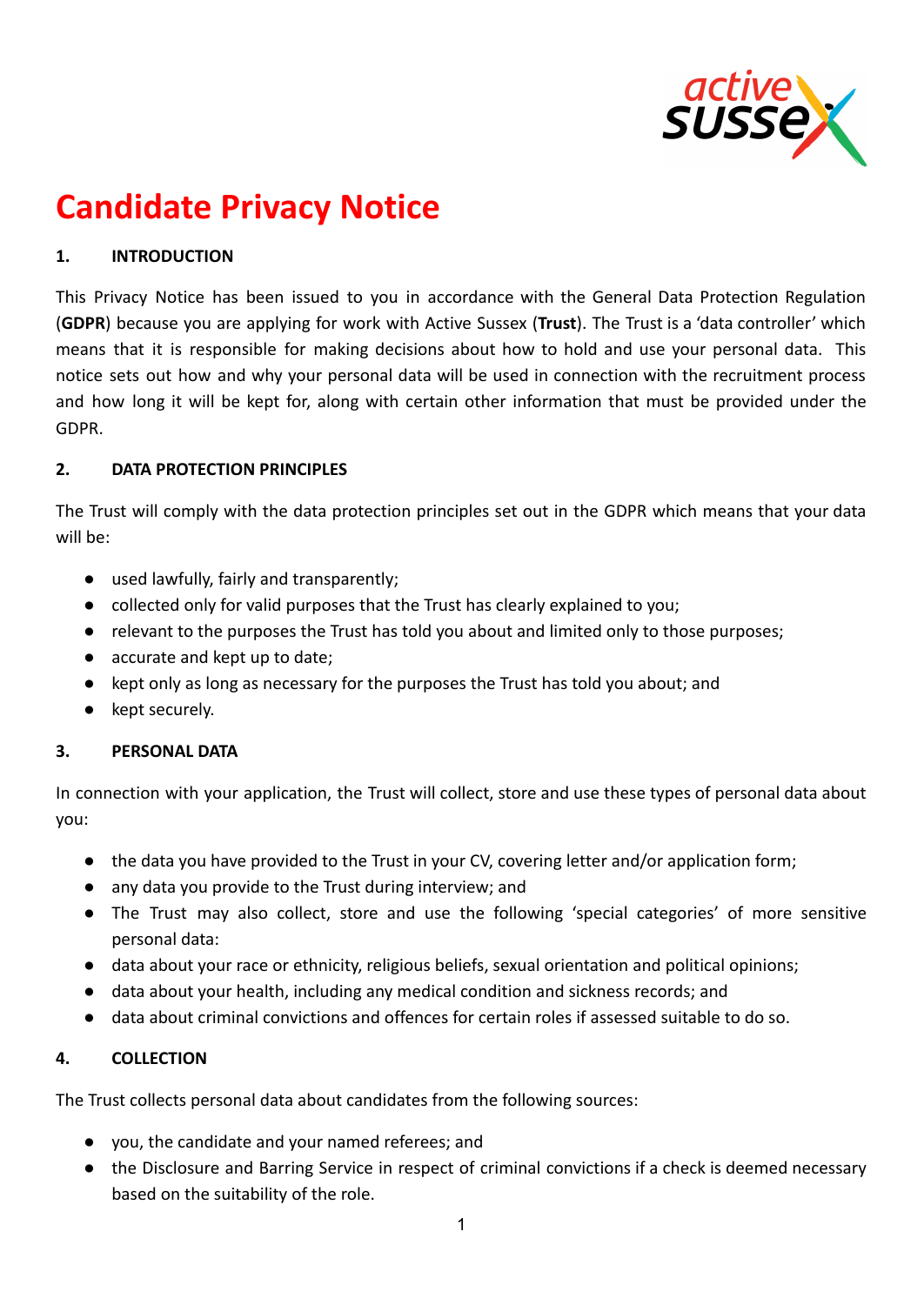## **5. USING PERSONAL DATA**

The Trust will use your personal data to assess your skills, qualifications and suitability for the work or role applied for, to carry out background/reference checks, to communicate with you and keep records about the recruitment process and to comply with legal/regulatory requirements. The Trust may also need to process your personal information to decide whether to enter into a contract with you.

Further, it is in the Trust's legitimate interests to decide whether to appoint you to the work or role applied for since it would be beneficial to the Trust's business to appoint someone.

Having received your application form or CV and covering letter, the Trust will process that information to decide whether you should be shortlisted for the work or role applied for. If you are, the Trust will decide whether you should be invited to an interview. If it decides to invite you to an interview, it will use the information provided at the interview to decide whether to offer you the work or role applied for. If it does, it will then take up references and if deemed necessary carry out a criminal record check before confirming your appointment.

You will not be subject to decisions that will have a significant impact on you based solely on automated decision-making.

## **6. FAILING TO PROVIDE PERSONAL DATA**

If you fail to provide information which is necessary for the Trust to consider your application when requested, it will not be able to process your application. For example, if the Trust requires references but you do not provide relevant details, the Trust cannot progress your application.

## **7. SENSITIVE PERSONAL DATA**

The Trust will use your sensitive personal data in the following ways:

The Trust will use data about your disability status to consider whether it needs to provide appropriate adjustments during the recruitment process.

The Trust will use information about your race or national or ethnic origin, religious, philosophical or moral beliefs, or your sexual life or orientation, to ensure meaningful equal opportunity monitoring and reporting (if such information is obtained as part of the recruitment process).

## **8. CRIMINAL CONVICTIONS**

The Trust envisages holding information about criminal convictions, but will only collect such information if it is appropriate given the nature of your role and where it is legally able to do so. When assessing the suitability for certain roles The Trust will undertake safeguarding risk assessments and/or require disclosure of data in connection with any criminal convictions.

The Trust has in place appropriate safeguards which it is required by law to maintain when processing such data.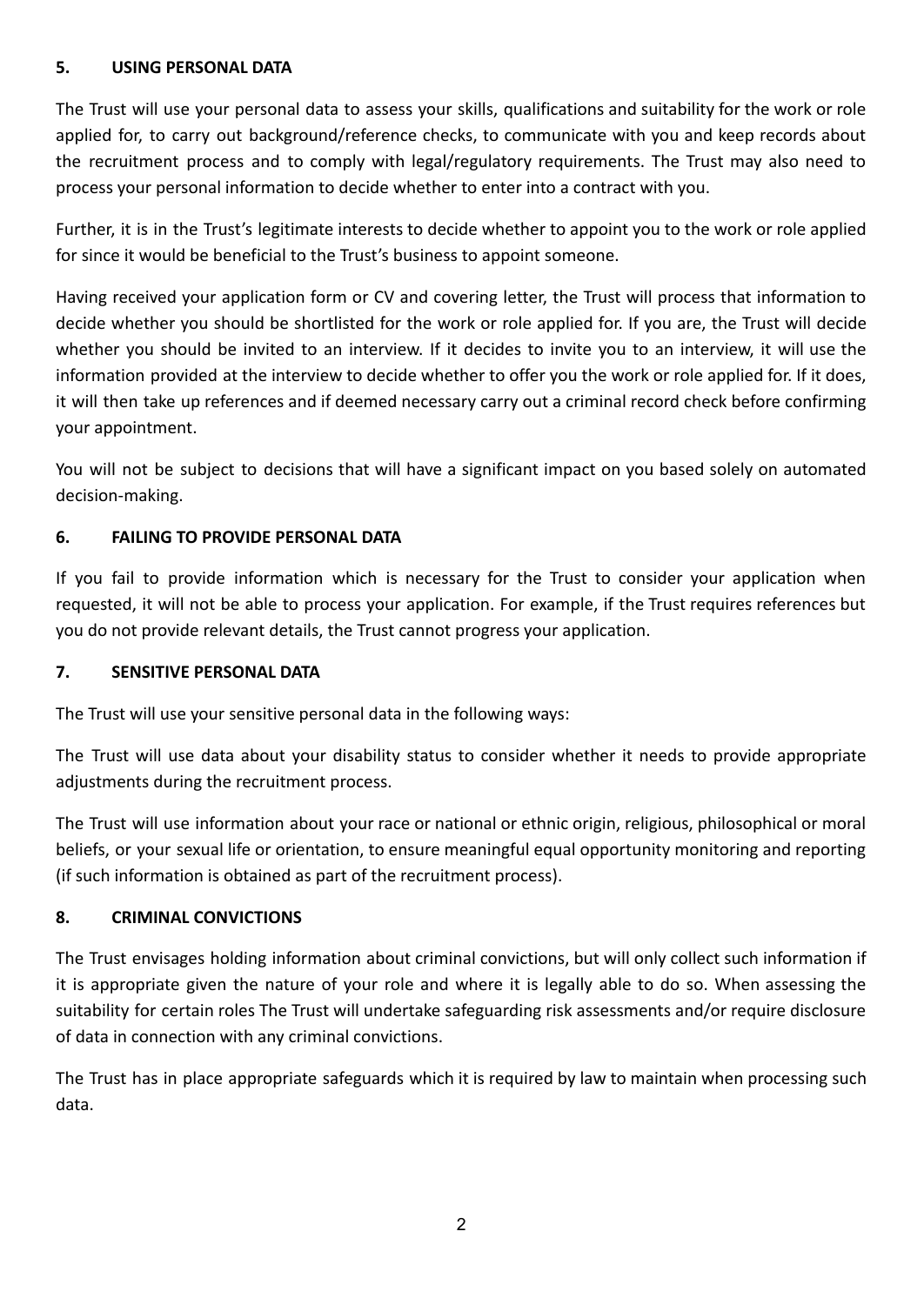#### **9. DATA SHARING**

### **Why might you share my personal information with third parties?**

The Trust will only share your personal information with the following third parties for the purpose of processing your application: Rix & Kay Solicitors, Plummer Parsons Accountants, Disclosure and Barring Service. All the Trust's third-party service providers and other entities in its group must take appropriate measures to protect your personal data and only process it in accordance with the Trust's instructions. The Trust does not allow service providers to use your personal data for their own purposes.

### **What about data security?**

The Trust has implemented measures to prevent personal data from being accidentally lost or used in an unauthorised way. The Trust limits access to personal data to employees/third parties who have a need-to-know and who are subject to a duty of confidentiality. They will only process personal data on the Trust's instructions and they are subject to a duty of confidentiality.

The Trust has put in place procedures to deal with any suspected data security breach and will notify you and any applicable regulator of a suspected breach where it is legally required to do so.

### **How long will you use my information for?**

The Trust will retain your personal data for a period of six months after it has communicated to you its decision about whether to appoint you to the work or role applied for. The Trust retains your personal information for that period so that it can show, in the event of a legal claim, that it has not discriminated against you. After this period, the Trust will securely destroy your personal data in accordance with applicable laws and regulations.

If the Trust wants to retain your personal information on the basis that a further opportunity may arise in the future, it will write to you separately, seeking your explicit consent to retain your personal data for a fixed period on that basis.

#### **10. YOUR RIGHTS**

Under certain circumstances, by law you have the right to:

- **request access** to your personal data (a data subject access request). This enables you to receive a copy of the personal data the Trust holds about you and to check that the Trust is processing it lawfully;
- **request correction** of the personal data the Trust holds about you;
- **request erasure** of your personal data. This enables you to ask the Trust to delete/remove personal data where there is no good reason for the Trust continuing to process it. You can also ask the Trust to delete/remove your personal data if you have objected to processing, as set out below;'
- **object to processing** of your personal data where the Trust is relying on its or another's legitimate interest and there is something about your particular situation which makes you want to object to processing on this ground. You can also object if the Trust processes your personal data for direct marketing;